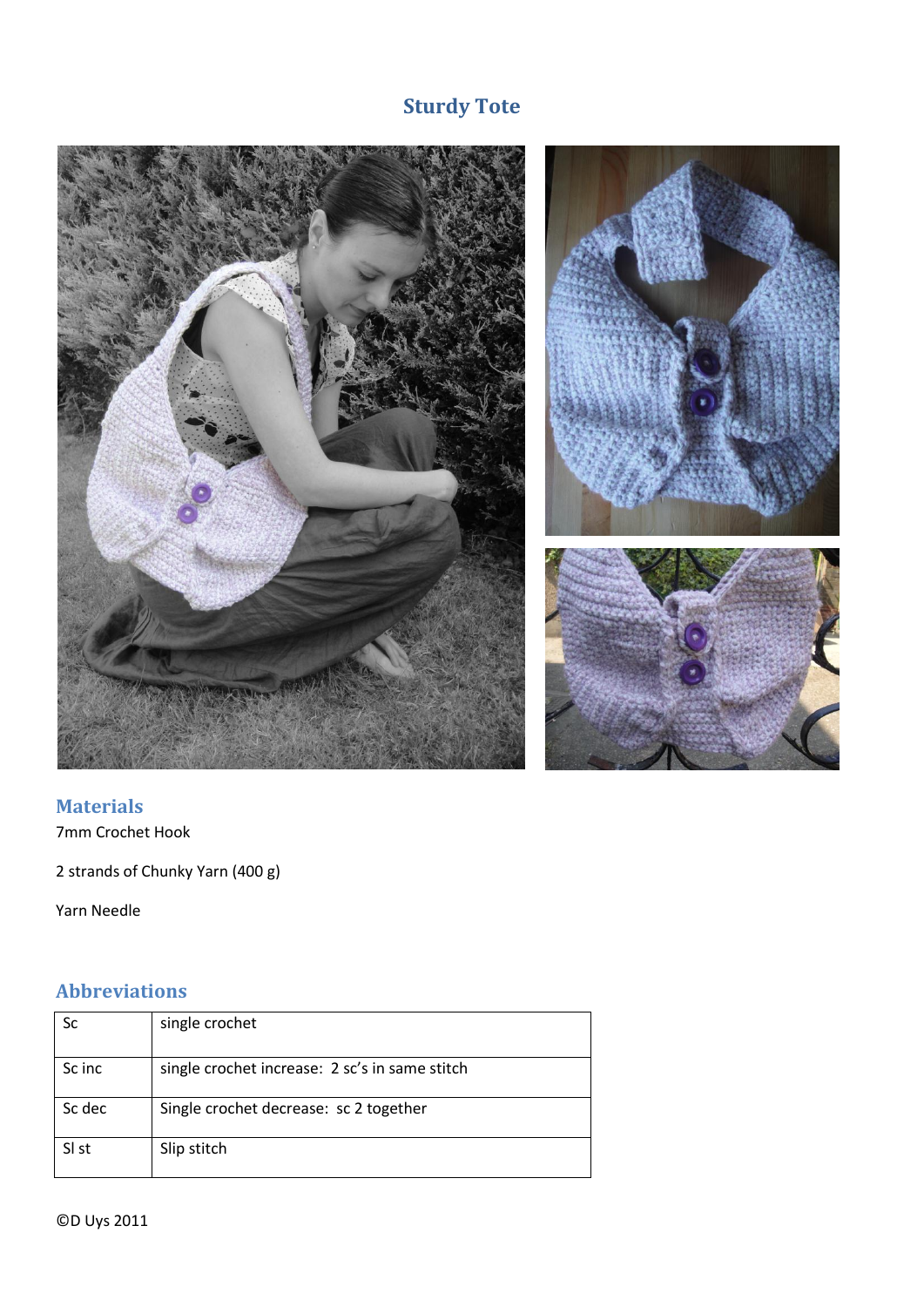### **Instructions**

## **Sides**

Make 2

```
1. Chain 10.
```
- 2. Working in one loop only of foundation chain, make 3 sc's in  $2^{nd}$  ch from hook. Sc in each of the remaining 8 st's. Ch 1 and turn.
- 3. Sc in first 8 st's. Sc inc in next 3 st's. Sc through both loops of remaining 9 st's. Ch 1 and turn.
- 4. Sc in 9 st's, \*sc inc, sc\* x 2, sc inc. Sc in last 9 st's. Ch 1 and turn.
- 5. Sc in 9 st's, \*sc inc, sc in next 2\* x 2, sc inc. Sc in last 10 st's. Ch 1 and turn.
- 6. Sc in 10 st's, \*sc inc, sc in next 3\* x 2, sc inc. Sc in last 10 st's. Ch 1 and turn.
- 7. Sc in 10 st's, \*sc inc, sc in next 4\* x 2, sc inc. Sc in last 11 st's. Ch 1 and turn.
- 8. Sc in 11 st's, \*sc inc, sc in next 5\* x 2, sc inc. Sc in last 11 st's. Ch 1 and turn.
- 9. Sc in 11 st's, \*sc inc, sc in next 6\* x 2, sc inc. Sc in last 12 st's. Ch 1 and turn.
- 10. Sc in 12 st's, \*sc inc, sc in next 7\* x 2, sc inc. Sc in last 12 st's. Ch 1 and turn.
- 11. Sc in 12 st's, \*sc inc, sc in next 8\* x 2, sc inc. Sc in last 13 st's. Ch 1 and turn.
- 12. Sc in 13 st's, \*sc inc, sc in next  $9$ \* x 2, sc inc. Sc in last 13 st's. Ch 1 and turn. (50)
- 13. Sc in 13 st's, \*sc inc, sc in next 10\* x 2, sc inc. Sc in last 14 st's. Ch 1 and turn.
- 14. Sc in 14 st's, \*sc inc, sc in next 11\* x 2, sc inc. Sc in last 14 st's. Ch 1 and turn.
- 15. Sc in 14 st's, \*sc inc, sc in next 12\* x 2, sc inc. Sc in last 15 st's. Ch 1 and turn.
- 16. Sc in 16 st's, \*sc inc, sc in next 12\* x 2, sc inc. Sc in last 16 st's. Ch 1 and turn.
- 17. Sc in 17 st's, \*sc inc, sc in next 12\* x 2, sc inc. Sc in last 18 st's. Ch 1 and turn.
- 18. Sc in 19 st's, \*sc inc, sc in next 12\* x 2, sc inc. Sc in last 19 st's. Ch 1 and turn.
- 19. Sc in 20 st's, \*sc inc, sc in next 12\* x 2, sc inc. Sc in last 21 st's. Ch 1 and turn.
- 20. \*sc, sc dec\* x 7, sc dec x 14, \*sc dec, sc\* x 7. Sc in the last st. Ch 1, sc in same st.
- 21. Continuing along the top of your work: sc in all remaining rows across the top(35). Turn
- 22. Skip  $1^{st}$  st. Sc in next 33 st's. Sc dec in last 2 st's. Turn.
- 23. Skip 1<sup>st</sup> st. Sc in next 31 st's. Sc dec in last 2 st's. Turn.
- 24. Skip 1<sup>st</sup> st. Sc in next 29 st's. Sc dec in last 2 st's. Turn.
- 25. Skip  $1^{st}$  st. Sc in next 27 st's. Sc dec in last 2 st's. Turn.
- 26. Skip  $1<sup>st</sup>$  st. Sc in next 25 st's. Sc dec in last 2 st's. Turn.
- 27. Skip  $1<sup>st</sup>$  st. Sc in next 23 st's. Sc dec in last 2 st's. Turn.
- 28. Skip  $1^{st}$  st. Sc in next 21 st's. Sc dec in last 2 st's. Turn.
- 29. Skip  $1^{st}$  st. Sc in next 19 st's. Sc dec in last 2 st's. Turn.
- 30. Skip  $1^{st}$  st. Sc in next 17 st's. Sc dec in last 2 st's. Turn.
- 31. Skip  $1<sup>st</sup>$  st. Sc in next 15 st's. Sc dec in last 2 st's. Turn.
- 32. Skip  $1^{st}$  st. Sc in next 13 st's. Sc dec in last 2 st's. Turn.
- 33. Skip  $1^{st}$  st. Sc in next 11 st's. Sc dec in last 2 st's. Turn.
- 34. Skip  $1^{st}$  st. Sc in next 9 st's. Sc dec in last 2 st's. Turn.
- 35. Skip 1<sup>st</sup> st. Sc in next 7 st's. Sc dec in last 2 st's. Turn.

36. Skip 1<sup>st</sup> st. Sc in next 5 st's. Sc dec in last 2 st's. **Ch 1** and turn. This is the first row of your strap.

37-67. Sc in each st across (6). Ch 1 and turn. Bind off on the last row.